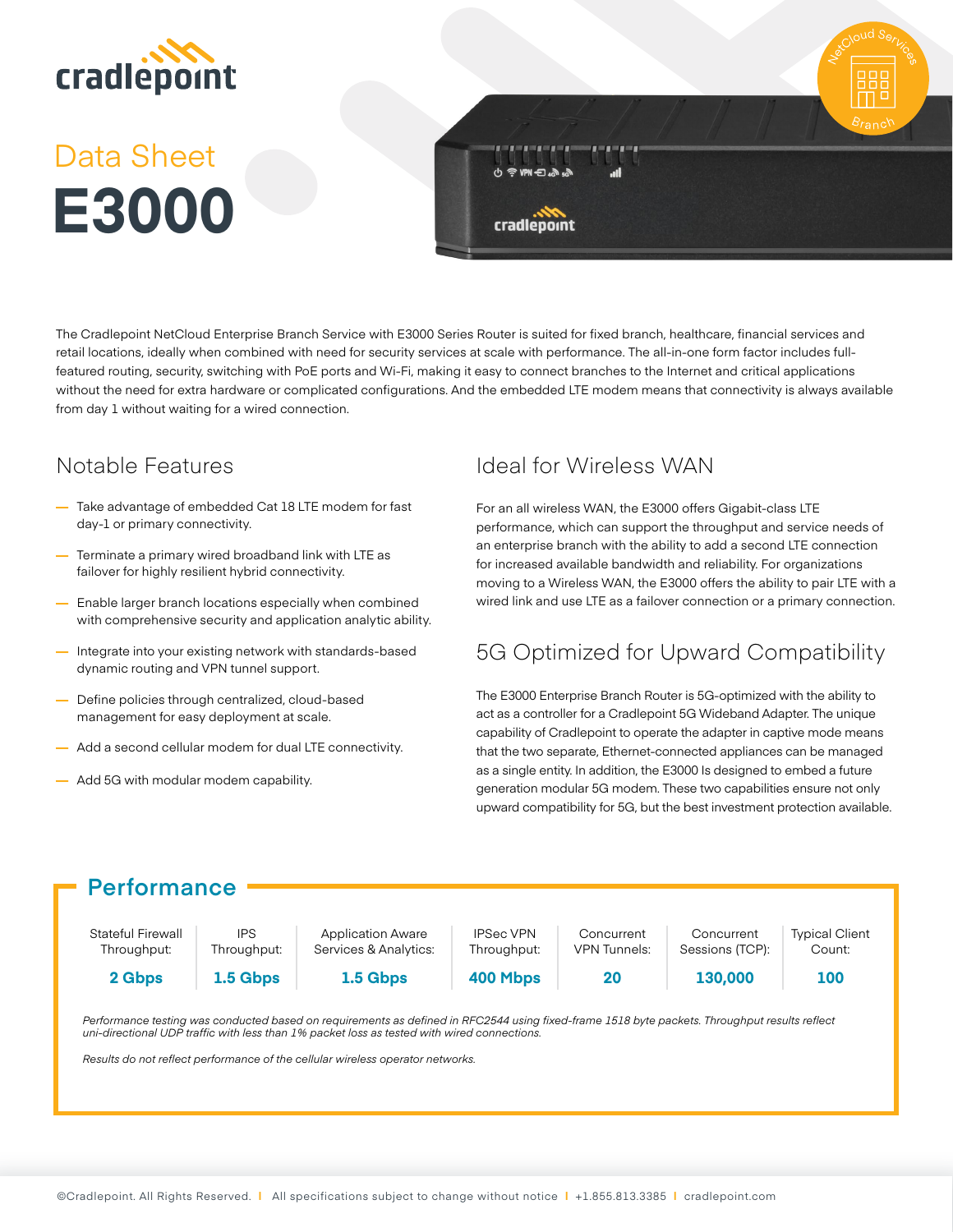

## Key Software Capabilities

Cradlepoint NetCloud Service for the E3000 provides everything needed to unlock the power of LTE at the network edge and connect users and IoT devices to critical applications and services. The NetCloud Service package for the E3000 includes router software for optimizing routing, VPN, SD-WAN, and security capabilities. The cloud capabilities include group policy definition, reports, troubleshooting, and analytics dashboards. The service includes a warranty for as long as there is an active subscription on the router, online training, live and online support, and all software and firmware updates.

## Router Services

The next generation hardware has the processing power to handle demanding router-delivered services, dynamic routing protocols, and application aware traffic steering, supported with our exclusive NetCloud Essentials+Advanced software package.

| $\omega$<br>6à<br>oĝ, | <b>Bastery 2</b><br>Branch 81<br><b>OWAK ESTUS</b><br>crous-<br>PRODUCT<br>CALINE<br>83000<br>E3000<br>Sacramento CA | ACCOUNT<br><b>Cradiepoint Showpoint</b>                          | <b>TERRIT DON</b><br>$-25$                                       |
|-----------------------|----------------------------------------------------------------------------------------------------------------------|------------------------------------------------------------------|------------------------------------------------------------------|
| $^{\circ}$            | Health Servely<br><b>Home</b><br>Corta Libraria                                                                      |                                                                  |                                                                  |
| 固                     | ₩<br>$\overline{a}$<br>۰<br>ш<br>Summary.<br><b>Links</b><br>Distalla<br><b>Medium</b><br>Counties:                  |                                                                  |                                                                  |
| B                     |                                                                                                                      |                                                                  | G Len Films                                                      |
| e<br>$\mathbf{x}$     | Connection Status                                                                                                    | Usage by WAN                                                     | <b>Blucked Requests</b>                                          |
| $\alpha$              | Internal C188 (SIM2)<br>Internal C188 (SIM)                                                                          | Ethernet<br>Moderns                                              | <b>Biocked Web Threats</b><br><b>Blocked Policy Violations</b>   |
|                       |                                                                                                                      | 9.5 <sub>ca</sub><br>1.1 <sub>on</sub>                           | 2.6k<br>207                                                      |
|                       | v<br><b>CTE</b><br>Australia                                                                                         | <b>+ 124.7%</b><br># 92.6%                                       | <b>183.6%</b><br>No Trend Date                                   |
|                       |                                                                                                                      |                                                                  |                                                                  |
|                       | WAN Uptime                                                                                                           | Geotdew                                                          | Recent Alerts                                                    |
|                       |                                                                                                                      | <b>CA FOUR PARK</b><br>$5 - 10 - 1$                              | Fallower Event<br><b>A</b> OGEN 2030 EN3BAN LITE                 |
|                       |                                                                                                                      | <b>Service</b><br>ta <sub>m</sub><br>The Cathedra<br>thermed Sad | IPSec Tunnel Down<br>A contrate interests<br>Modem WAN Connected |
|                       |                                                                                                                      | $\mathcal{H}_{\mathcal{M}}$<br>Xir-                              | A OSETSSIS DISBAN LTC<br>WFi Client State Change<br>А            |
|                       | 15.5<br><b>INC</b><br><b>OUT</b><br>0439<br>one.<br><b>DOM:</b><br>10.00<br>98.75% Total Uptime 1 0.02%              | Gaude<br>Map data 0.0000 Doogle Terms of Our Report a map engr   | Failover Event<br>A <b>OSHADOO COSPMATC</b>                      |
|                       |                                                                                                                      | 621), Smort Espital Mail Alley, Sacramonto, CA 95816, USA        |                                                                  |



## Security Services

NetCloud Essentials+Advanced packages include security features and options, such as stateful zone-based firewall and threat protection, to optimize the E3000 to meet the evolving security needs of distributed environments.

## Connection Manager

Connection Manager provides the ability to manage all WAN connections types, both wireless and wired, from a single software-defined policy. Our custom-built modem software ensures users establish Wireless WAN connectivity faster while maintaining the highest level of resiliency.

|                                                         | ø  | z  |              | <b>Connection Manager &gt; Devices</b> |                          |
|---------------------------------------------------------|----|----|--------------|----------------------------------------|--------------------------|
| QUICK LINKS<br>WAN Device Interface Profiles & Priority |    |    |              |                                        |                          |
| <b>DASHBOARD</b><br>⋒                                   |    |    | <b>B</b> Add | <b>C</b> Delete<br>Control<br>$Z$ Edit |                          |
| ۰.<br><b>CONNECTION MANAGER</b><br>Devices              | Г. |    |              | <b>Profile Name</b>                    | Conditions               |
| Auto VPN Networks                                       |    | €  | 볾            | CenturyLink-WAN                        | type is Ethernet + uid i |
| A STATUS                                                |    | m. | ಹಿ           | Ethemet WAN (VID: 1)                   | (Unplugged)              |
|                                                         |    | ≣: | 욺            | Ethernet-sfo0                          | type is Ethernet + uid i |
| 黑<br><b>IDENTITIES</b>                                  |    | 当  | ಹಿ           | SFP0 WAN (VID: unset)                  | (Unplugged)              |
| <b>NETWORKING</b><br>Æ                                  |    | ≣: | al.          | LTE/3G Multi-mode Modems               | type is Modern + tech    |
|                                                         |    | ÷, | al.          | Internal C18B (SIM1 - Verizon)         | (Connected)              |
| A<br><b>SECURITY</b>                                    |    | m. | off.         | Internal C18B (SIM2 - T-Mobile)        | (Available)              |



### Cloud Services

NetCloud Manager delivers true zero-touch deployment with the ability to define and deliver policy across entire groups of endpoints. Users can create a cloudorchestrated hub and spoke VPN network and gain insights and analytics required for rapid troubleshooting and diagnostic workflows.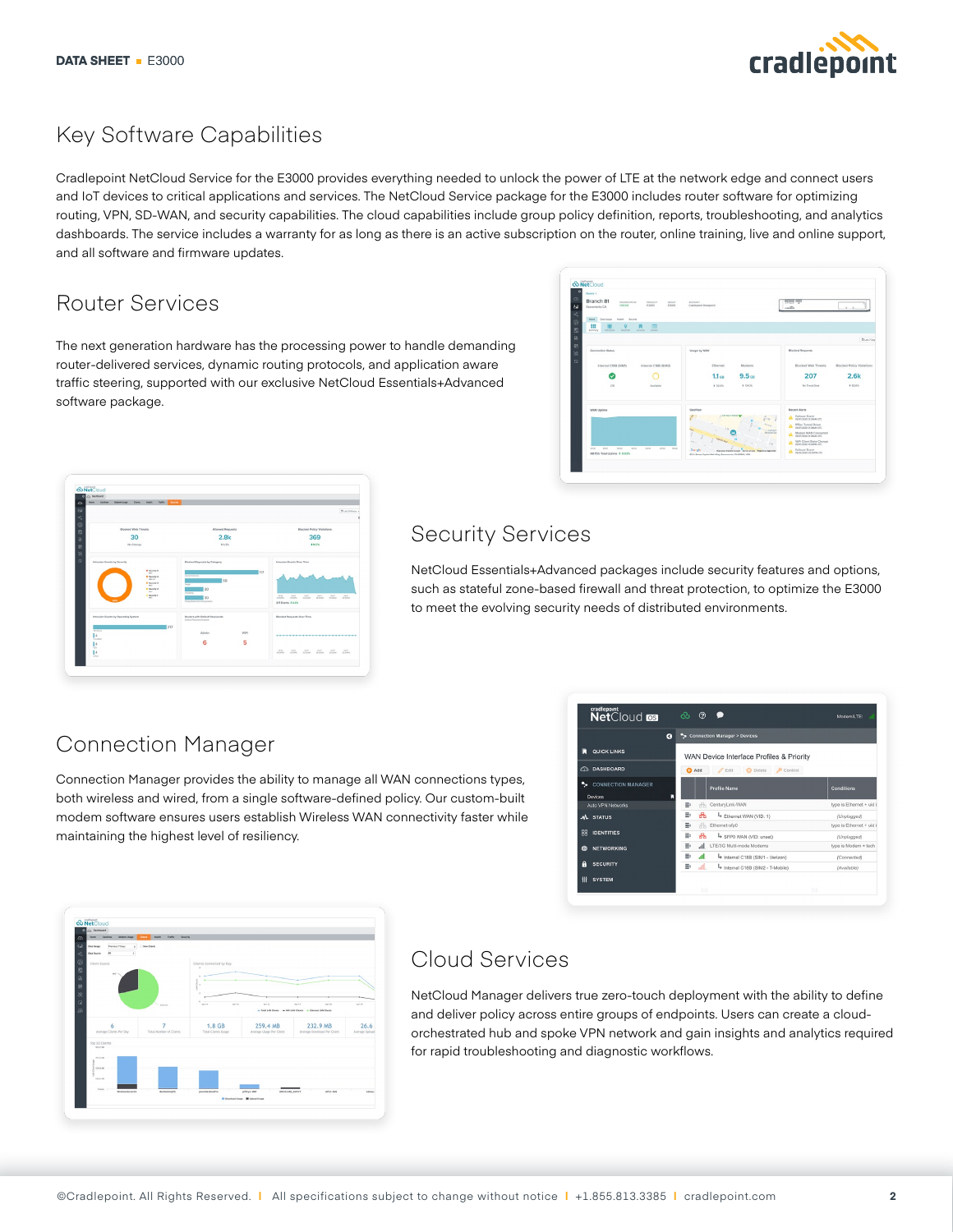

# **Hardware Specifications**

The following features are delivered through the hardware.

| <b>INTERFACES</b>       |                                                                                                                                                                                                                                                                                                                     |
|-------------------------|---------------------------------------------------------------------------------------------------------------------------------------------------------------------------------------------------------------------------------------------------------------------------------------------------------------------|
| Modem:                  | Embedded C18B Modem<br>4 x SMA cellular antenna connectors                                                                                                                                                                                                                                                          |
|                         | Optional dual modem<br>Modular MC400 or MC500 Modem                                                                                                                                                                                                                                                                 |
| Ethernet:               | 9 x GbE RJ45 (LAN/WAN switchable)<br>1 x 2.5GbE RJ45 (LAN/WAN switchable)<br>1 x 10GbE SFP+ (LAN/WAN switchable)<br>- SFP: Finisar FTLF8519P3BNL, FTLF1318P3BTL<br>- SFP+: Finisar FTLX8574D3BCL, FTLX1475D3BCL,<br>FCBG110SD1Cxx                                                                                   |
| PoE:                    | 4 x 802.3bt PoE Type 3/4 (up to 90W per port)<br>140W total PoE power budget                                                                                                                                                                                                                                        |
| Wi-Fi:                  | Dual-radio, dual-band, concurrent operation<br>$(2.4$ GHz and 5 GHz)<br>- 4x4 MU-MIMO 802.11ax Wi-Fi 6 with DFS<br>- 1,148 Mbps (2.4 GHz) and 2,400 Mbps (5 GHz)<br>$-$ External 4x4 antennas<br>— Global Optimized Wi-Fi<br>— WPA/WPA2/WPA3 Personal, WPA2/WPA3<br>Enterprise, Open<br>- 802.11k, 802.11r, 802.11v |
| Expansion /<br>Console: | 1 x USB 2.0 Type A (Output: 5V, 500mA, 2.5W)<br>1 x Expansion (Future exp. modules)<br>1 x RJ45 Console                                                                                                                                                                                                             |
| GNSS/GPS:               | 1 x SMA GNSS antenna connector                                                                                                                                                                                                                                                                                      |
| <b>ENVIRONMENTAL</b>    |                                                                                                                                                                                                                                                                                                                     |
| Temperature:            | Operating: 0 °C to 50 °C (32 °F to 122 °F)<br>Storage: -20 °C to 85 °C (-4 °F to 185 °F)                                                                                                                                                                                                                            |
| Humidity:               | Operating: 10% to 90%<br>Storage: 5% to 95%                                                                                                                                                                                                                                                                         |

| <b>POWER</b>                                                         |                                                                                                          |  |  |  |  |
|----------------------------------------------------------------------|----------------------------------------------------------------------------------------------------------|--|--|--|--|
| Power<br><b>Required:</b>                                            | Powered by external DC power supply, 100-240 VAC<br>input, 54 VDC 3.34A output (included)                |  |  |  |  |
| <b>PHYSICAL</b>                                                      |                                                                                                          |  |  |  |  |
| Size:                                                                | $6.3 \times 12.6 \times 1.7$ in (160 x 320 x 44 mm)                                                      |  |  |  |  |
| Weight:                                                              | 4 lb 6 oz (1.98 kg)                                                                                      |  |  |  |  |
| <b>CERTIFICATIONS</b>                                                |                                                                                                          |  |  |  |  |
| Safety:                                                              | UL/CUL, CB Scheme, EN60950-1, EN 62368                                                                   |  |  |  |  |
| Materials:                                                           | WEEE, RoHS, REACH, California Prop 65                                                                    |  |  |  |  |
| <b>WI-FI POWER</b>                                                   |                                                                                                          |  |  |  |  |
| FCC:                                                                 | 2.4 GHz: 26.22 dBm Conducted<br>5150-5250 MHz: 28.63 dBm Conducted<br>5725–5850 MHz: 28.65 dBm Conducted |  |  |  |  |
| IC:                                                                  | 2.4 GHz: 26.22 dBm Conducted<br>5150-5250 MHz: 21.70 dBm Conducted<br>5725-5850 MHz: 28.65 dBm Conducted |  |  |  |  |
| <b>LEDs</b>                                                          |                                                                                                          |  |  |  |  |
| Refer to the E3000 Series Enterprise Branch Router Quick Start Guide |                                                                                                          |  |  |  |  |
|                                                                      |                                                                                                          |  |  |  |  |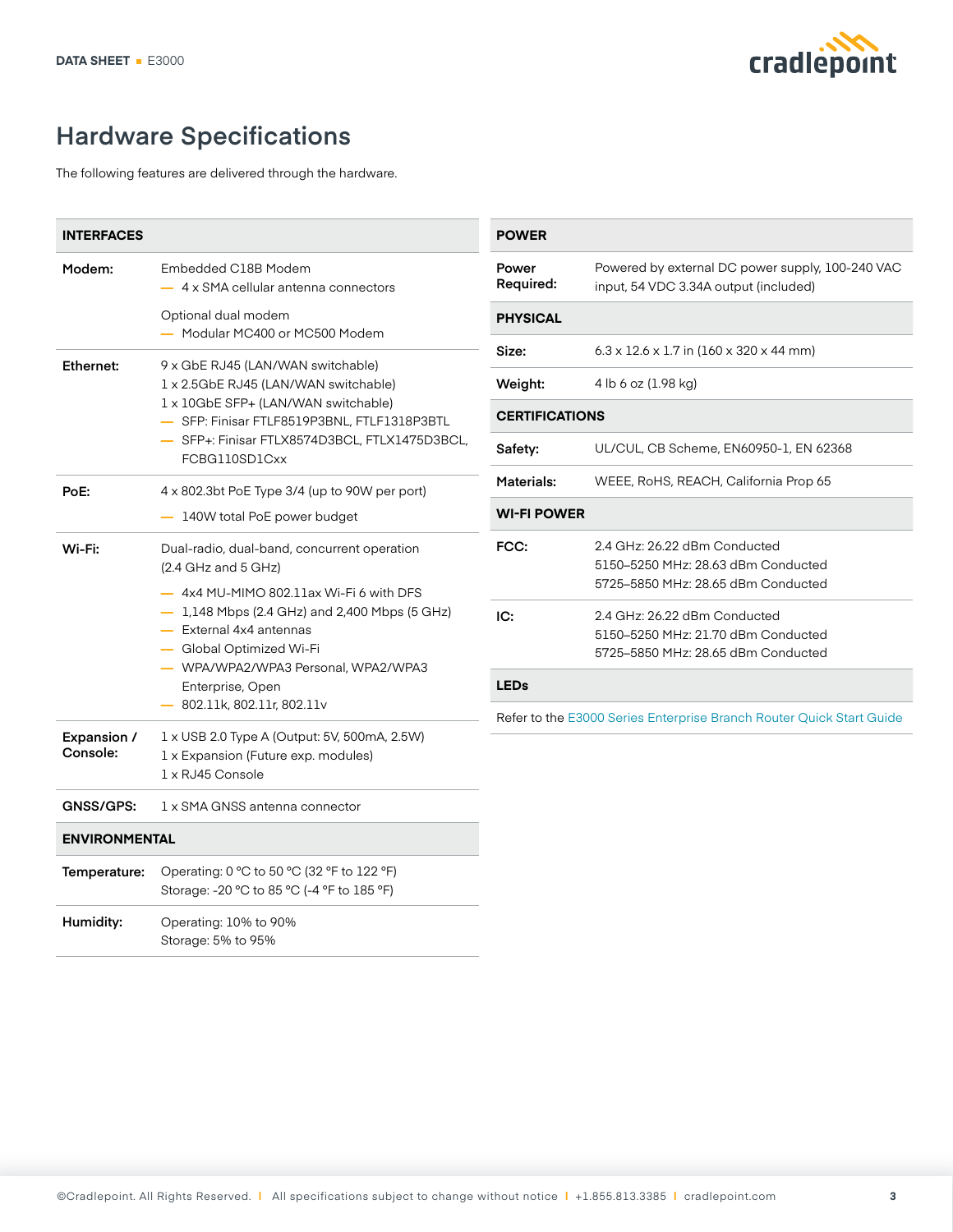

## **Enterprise-Class Modem Specifications**

| <b>SPECIFICATION</b>                                   | E3000-C18B                                                                                                                                                         |
|--------------------------------------------------------|--------------------------------------------------------------------------------------------------------------------------------------------------------------------|
| Technology:                                            | Cat 18 LTE Advanced Pro (3GPP Rel. 12)                                                                                                                             |
|                                                        | - Dual SIM slots, mini 2FF form factor<br>- SIM-based auto-carrier selection                                                                                       |
| Fallback:                                              | WCDMA/UMTS/HSPA+                                                                                                                                                   |
| <b>Carrier Aggregation:</b>                            | Up to 5CA downlink, 2CA uplink<br>Refer to modem carrier aggregations article                                                                                      |
| <b>Peak Downlink Rates:</b>                            | LTE: 1.2 Gbps<br>WCDMA: 42.2 Mbps                                                                                                                                  |
| <b>Peak Uplink Rates:</b>                              | LTE 150 Mbps<br>WCDMA: 5.76 Mbps                                                                                                                                   |
| MIMO:                                                  | 4x4 MIMO                                                                                                                                                           |
| QAM:                                                   | 256                                                                                                                                                                |
| <b>LTE Bands:</b>                                      | LTE FDD<br>- B1, B2(B25), B3, B4(B66), B5(B26/B18/B19), B7, B8, B12, B13, B14, B20, B28, B29, B30, B32, B71<br>LTE TDD<br>- B38, B39, B40, B41, B42, B43, B46, B48 |
| <b>WCDMA Bands:</b>                                    | B1, B2, B4, B5(B19), B8                                                                                                                                            |
| Power:                                                 | LTE 23 dBm $\pm$ 1, DC-HSPA+ 23 dBm $\pm$ 1 (typical conducted)                                                                                                    |
| Antennas:                                              | SMA female connectors, external 600 MHz - 6 GHz cellular paddle antennas (Qty 4. included)                                                                         |
| GNSS/GPS:                                              | <b>Active GNSS</b><br>- GPS, GLONASS, BeiDou, Galileo<br>- DC voltage bias supplied (typical 3.1V)                                                                 |
| SMS:                                                   | Yes                                                                                                                                                                |
| Regulatory:                                            | FCC, IC, CE, RCM                                                                                                                                                   |
| Telecom:                                               | PTCRB, GCF                                                                                                                                                         |
| <b>Required Carrier</b><br>Certifications*:            | AT&T, Verizon, Telstra (Cat 16)                                                                                                                                    |
| <b>Public Safety Network</b><br><b>Certifications:</b> | FirstNet Ready™ (including Band 14) *pending                                                                                                                       |
| Private LTE:                                           | Yes, includes FCC Part 96 (CBRS Band 48)                                                                                                                           |

*\*Cellular carriers and operators throughout the world may only require telecom industry certifications, like PTCRB or GCF, to operate on their network. Some carriers require additional testing and approval, beyond telecom certifications, to operate on their network. A carrier listed in the approvals section means Cradlepoint completed additional testing and acquired technical approval for that given carrier. Any carrier not listed may not require additional testing or approval beyond telecom industry certifications to operate on their network.*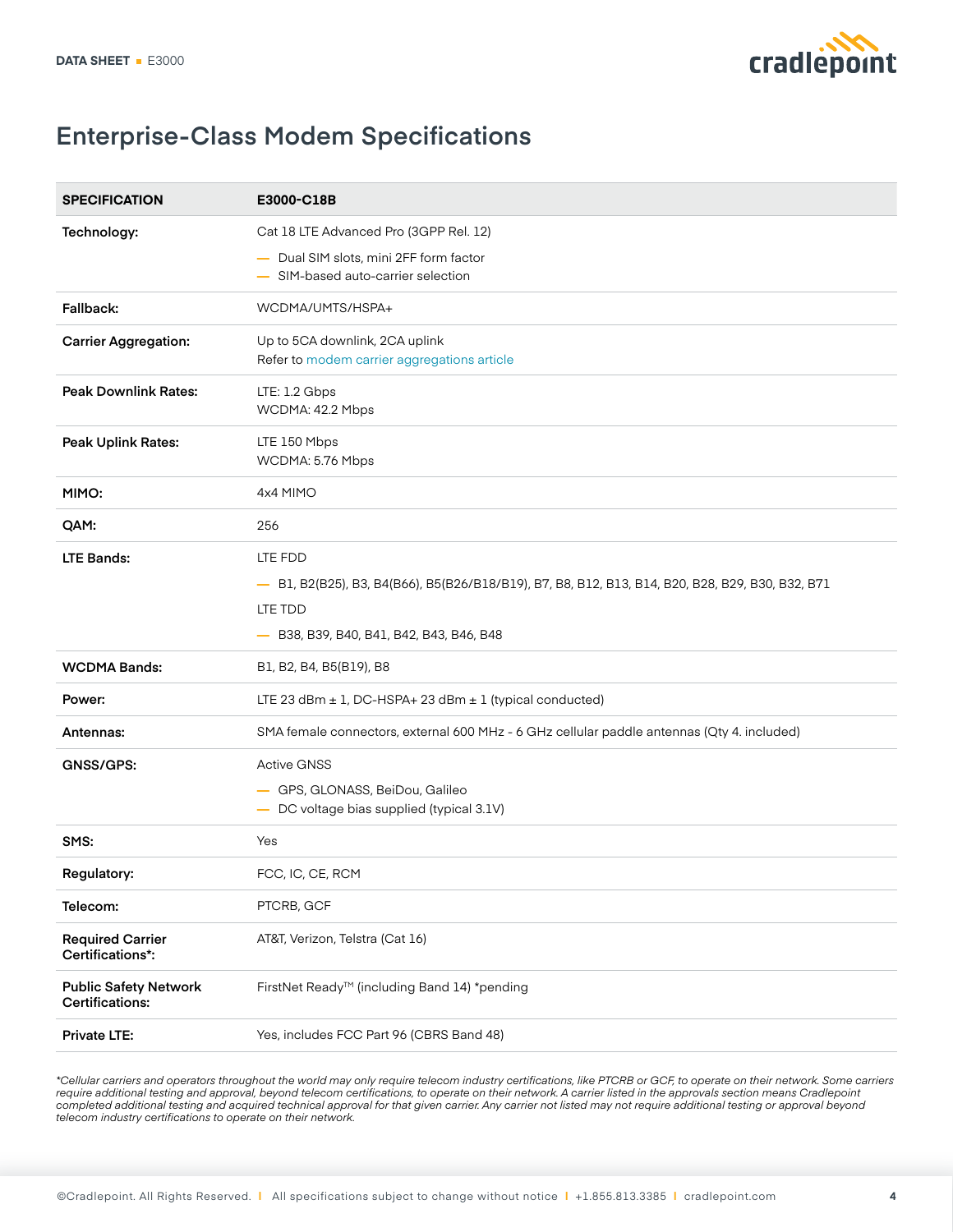



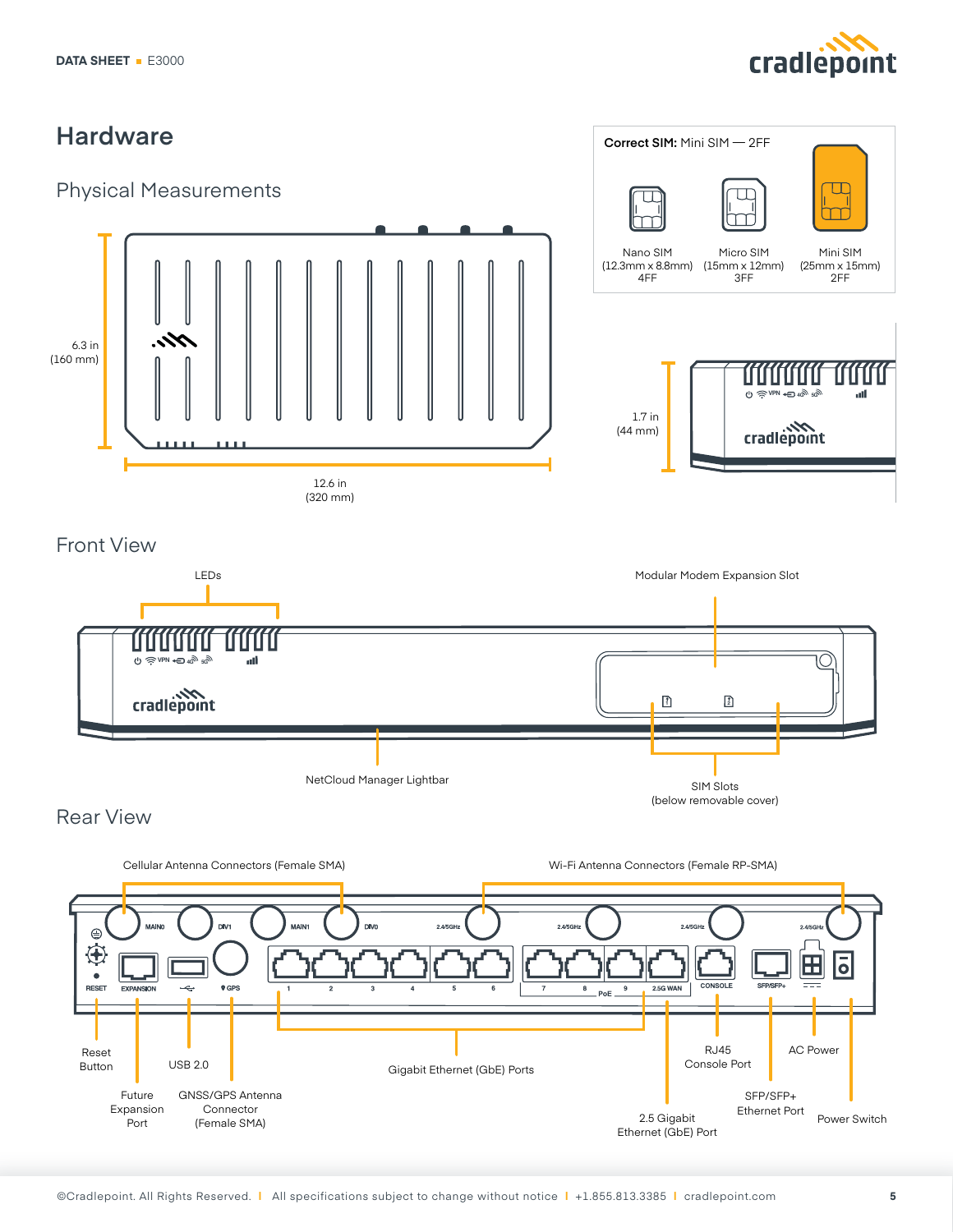

## Ordering Guide

**NetCloud Enterprise Branch Essentials** packages and plans contain all the features and capabilities required for small to mid-sized branch applications. Essentials Packages include 24x7 support (phone support: 24 hour weekdays with emergency response on weekends, web: 24x7, chat: 24x5) and a limited lifetime warranty.

For additional capabilities, a **NetCloud Enterprise Branch Advanced Plan** can be added to the NetCloud Enterprise Branch Essentials Package at any time.

See additional details of what is included in the Essential and Advanced NetCloud software: [cradlepoint.com/net](https://cradlepoint.com/netcloud-manager)cloud-manager

For more details on the E3000 router, included with the NetCloud Enterprise Branch Packages, see below.

## NetCloud Package and Plans

| <b>REGION</b>         | <b>DESCRIPTION</b>                                                       | <b>PART NUMBER</b> |
|-----------------------|--------------------------------------------------------------------------|--------------------|
| <b>North America:</b> | NetCloud Enterprise Branch Essentials + Advanced Package with E3000-C18B | BFAx-3000C18B-GN   |
| U.S. & Canada         | NetCloud Enterprise Branch Essentials Package with E3000-C18B            | BF0x-3000C18B-GN   |
|                       |                                                                          |                    |
| Europe:               | NetCloud Enterprise Branch Essentials + Advanced Package with E3000-C18B | BFAx-3000C18B-GE   |
| European Union (EU)   | NetCloud Enterprise Branch Essentials Package with E3000-C18B            | BF0x-3000C18B-GE   |
|                       | NetCloud Enterprise Branch Essentials + Advanced Package with E3000-C18B | BFAx-3000C18B-GU   |
| United Kingdom (UK)   | NetCloud Enterprise Branch Essentials Package with E3000-C18B            | BF0x-3000C18B-GU   |
| Asia Pacific:         |                                                                          |                    |
| Asia-Pacific (AP),    | NetCloud Enterprise Branch Essentials + Advanced Package with E3000-C18B | BFAx-3000C18B-GP   |
| Australia, & New      | NetCloud Enterprise Branch Essentials Package with E3000-C18B            | BF0x-3000C18B-GP   |
| Zealand (NZ)          |                                                                          |                    |
|                       | NetCloud Enterprise Branch Advanced Plan                                 | BF0x-NCADV         |
| All Regions:          | NetCloud Enterprise Branch Essentials + Advanced Plan Renewal            | BFAx-NCEA-R        |
|                       | NetCloud Enterprise Branch Essentials Plan Renewal                       | BF0x-NCESS-R       |

*x = 1, 3, or 5 years*